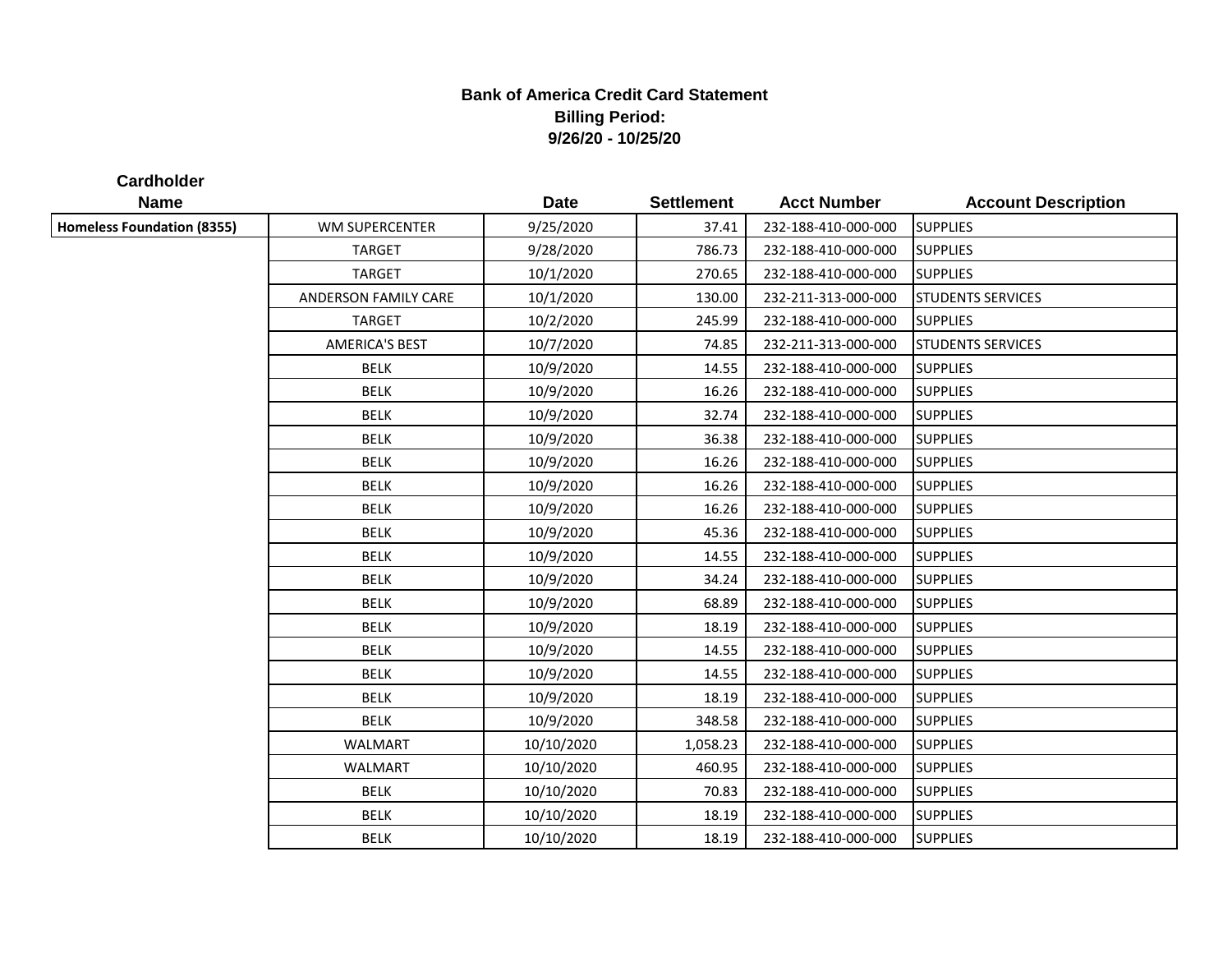## **Bank of America Credit Card Statement Billing Period: 9/26/20 - 10/25/20**

| <b>BELK</b>          | 10/10/2020            | 17.12          | 232-188-410-000-000 | <b>SUPPLIES</b> |
|----------------------|-----------------------|----------------|---------------------|-----------------|
| <b>BELK</b>          | 10/10/2020            | 17.12          | 232-188-410-000-000 | <b>SUPPLIES</b> |
| <b>BELK</b>          | 10/10/2020            | 68.89          | 232-188-410-000-000 | <b>SUPPLIES</b> |
| <b>BELK</b>          | 10/10/2020            | 51.57          | 232-188-410-000-000 | <b>SUPPLIES</b> |
| <b>BELK</b>          | 10/10/2020            | 17.12          | 232-188-410-000-000 | <b>SUPPLIES</b> |
| <b>BELK</b>          | 10/10/2020            | 295.51         | 232-188-410-000-000 | <b>SUPPLIES</b> |
| <b>BELK</b>          | 10/10/2020            | 103.99         | 232-188-410-000-000 | <b>SUPPLIES</b> |
| <b>BELK</b>          | 10/10/2020            | 72.76          | 232-188-410-000-000 | <b>SUPPLIES</b> |
| <b>BELK</b>          | 10/10/2020            | 16.91          | 232-188-410-000-000 | <b>SUPPLIES</b> |
| <b>BELK</b>          | 10/10/2020            | 106.57         | 232-188-410-000-000 | <b>SUPPLIES</b> |
| <b>BELK</b>          | 10/10/2020            | 32.74          | 232-188-410-000-000 | <b>SUPPLIES</b> |
| <b>BELK</b>          | 10/10/2020            | 100.79         | 232-188-410-000-000 | <b>SUPPLIES</b> |
| <b>BELK</b>          | 10/10/2020            | 17.12          | 232-188-410-000-000 | <b>SUPPLIES</b> |
| <b>BELK</b>          | 10/10/2020            | 35.31          | 232-188-410-000-000 | <b>SUPPLIES</b> |
| <b>BELK</b>          | 10/10/2020            | 107.21         | 232-188-410-000-000 | <b>SUPPLIES</b> |
| <b>BELK</b>          | 10/10/2020            | 65.48          | 232-188-410-000-000 | <b>SUPPLIES</b> |
| <b>BELK</b>          | 10/11/2020            | 34.45          | 232-188-410-000-000 | <b>SUPPLIES</b> |
| <b>BELK</b>          | 10/11/2020            | 16.26          | 232-188-410-000-000 | <b>SUPPLIES</b> |
| <b>BELK</b>          | 10/11/2020            | 50.71          | 232-188-410-000-000 | <b>SUPPLIES</b> |
| <b>BELK</b>          | 10/12/2020            | 17.12          | 232-188-410-000-000 | <b>SUPPLIES</b> |
| <b>BELK</b>          | 10/12/2020            | 18.19          | 232-188-410-000-000 | <b>SUPPLIES</b> |
| <b>TARGET</b>        | 10/13/2020            | 167.20         | 232-188-410-000-000 | <b>SUPPLIES</b> |
| <b>BELK</b>          | 10/13/2020            | 18.19          | 232-188-410-000-000 | <b>SUPPLIES</b> |
| <b>BELK</b>          | 10/13/2020            | 18.19          | 232-188-410-000-000 | <b>SUPPLIES</b> |
| <b>BELK</b>          | 10/13/2020            | 14.55          | 232-188-410-000-000 | <b>SUPPLIES</b> |
| <b>SHOE CARNIVAL</b> | 10/13/2020            | 37.43          | 232-188-410-000-000 | <b>SUPPLIES</b> |
| <b>TARGET</b>        | 10/14/2020            | 122.39         | 232-188-410-000-000 | <b>SUPPLIES</b> |
| <b>TARGET</b>        | 10/22/2020            | 692.02         | 232-188-410-000-000 | <b>SUPPLIES</b> |
|                      | <b>Homeless Total</b> | \$<br>6,230.74 |                     |                 |
|                      |                       |                |                     |                 |